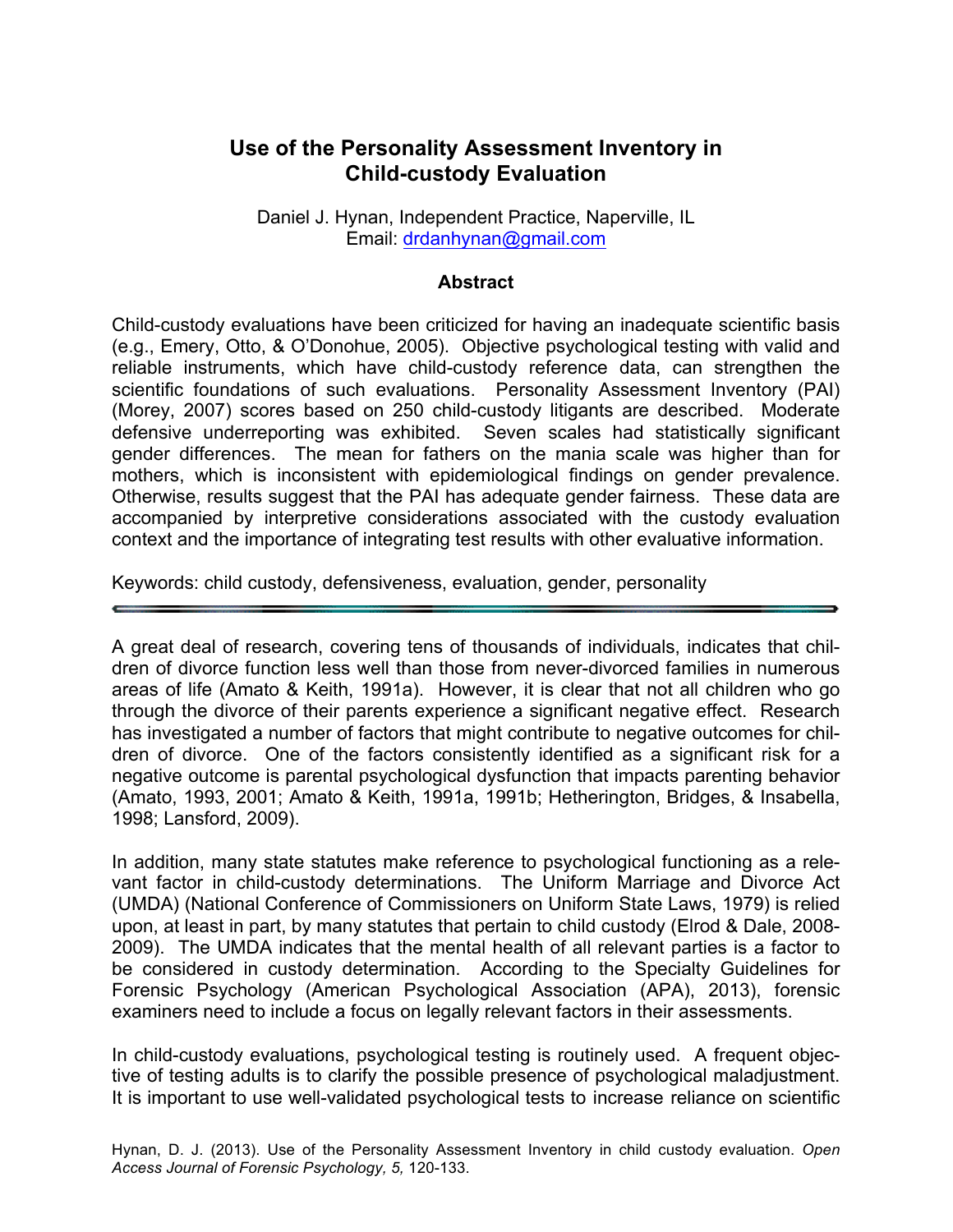data, and thereby augment more subjective clinical impressions, the latter of which may be more likely to reflect judgment errors (Garb, 1998).

It is crucial for test usage to be relevant for the testing objective. Numerous professional principles and guidelines address the importance of appropriate and fair psychological test use. For example, the APA (2002) Ethical Principles of Psychologists and Code of Conduct encourage test use that is valid and reliable for the purpose of the assessment and the test taker. The Standards for Educational and Psychological Testing (American Educational Research Association, APA, & National Council on Measurement in Education, 1999) address numerous areas, including interpretation informed by appropriate reference groups. The Specialty Guidelines for Forensic Psychology (APA, 2013) state that test use needs to consider applicable research. Similarly, the Guidelines for Child Custody Evaluations in Family Law Proceedings (APA, 2010) indicate that interpretation of assessment data needs to consider the context of the child-custody evaluation. In addition, all these documents emphasize the importance of fairness and avoiding unwarranted bias.

The PAI is an omnibus objective measure of psychological disorders, personality functioning, and related features. It is the third most frequently used measure of that type in custody evaluation (Ackerman & Pritzl, 2011), but there are no published data specific for such use. Regarding tests commonly used in custody evaluation, there are published custody evaluation data that include gender comparisons only for the Minnesota Multiphasic Personality Inventory-2 (MMPI-2) (Bagby, Nicholson, Buis, Radovanovic, & Fidler, 1999; Bathurst, Gottfried, & Gottfried, 1997; Strong, Greene, Hoppe, Johnston, & Olesen, 1999) and the Millon Clinical Multiaxial Inventory-III (MCMI-III) (McCann et al., 2001), though the latter measure has been questioned in terms of its validity (Rogers, Salekin, & Sewell, 1999) and gender fairness (Hynan, 2004). Other custody-evaluation data from the MMPI-2 (Ezzo, Pinsoneault, & Evans, 2007; Posthuma & Harper, 1998; Siegel, 1996; Siegel & Langford, 1998) and NEO Personality Inventory (Langer, 2011) do not include useful gender comparisons for all main scales.

The PAI has eleven scales of clinical functioning and two of interpersonal style relevant to custody evaluation. In addition, there are four validity scales and five that pertain to treatment considerations. All main scales are listed in Table 1. The Positive Impression Management (PIM) validity scale, the main measure of defensiveness, is especially important because evaluators need to consider strongly the extent to which parents are trying to present themselves in the best possible light, and such clients have been found to manifest moderately elevated levels on the MMPI-2 (Bagby et al., 1999; Bathurst et al., 1997; Posthuma & Harper, 1998; Siegel, 1996; Strong et al., 1999).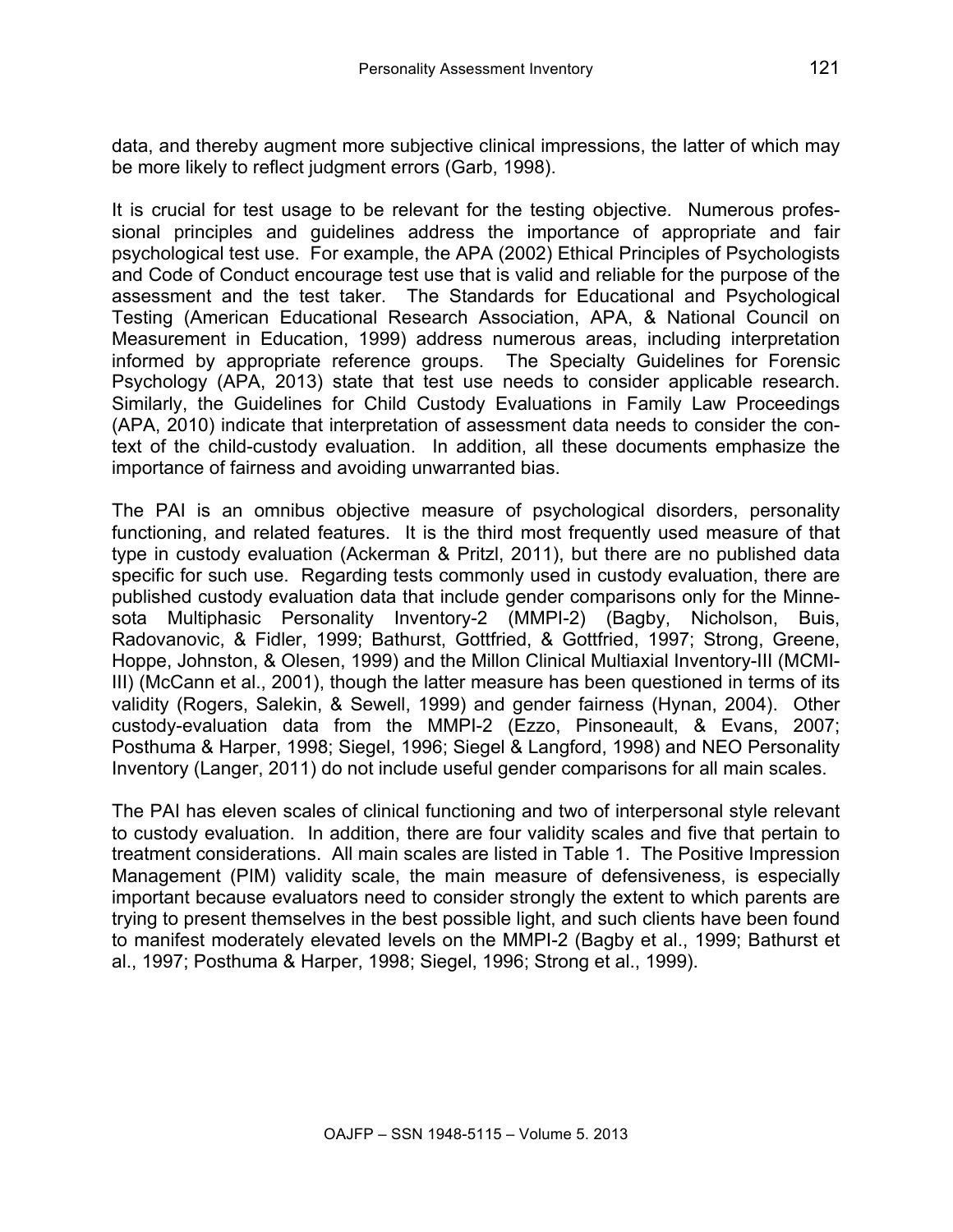| Table |
|-------|
|-------|

| <b>Scale</b>  | Total<br>$(n = 250)$ |           | <b>Mothers</b><br>$(n = 125)$ |           | <b>Fathers</b><br>$(n = 125)$ |       |
|---------------|----------------------|-----------|-------------------------------|-----------|-------------------------------|-------|
|               | M                    | <b>SD</b> | M                             | <b>SD</b> | M                             | SD    |
| Validity      |                      |           |                               |           |                               |       |
| <b>ICN</b>    | 44.25                | 6.53      | 44.27                         | 7.15      | 44.22                         | 5.88  |
| <b>INF</b>    | 50.22                | 7.74      | 50.31                         | 7.75      | 50.14                         | 7.76  |
| <b>NIM</b>    | 45.57                | 3.33      | 45.59                         | 3.83      | 45.54                         | 2.76  |
| <b>PIM</b>    | 60.24                | 7.97      | 60.60                         | 7.96      | 59.88                         | 8.00  |
| Clinical      |                      |           |                               |           |                               |       |
| <b>SOM</b>    | 44.28                | 5.12      | 44.33                         | 4.16      | 44.24                         | 5.96  |
| <b>ANX</b>    | 42.74                | 5.64      | 43.53                         | 6.04      | 41.94                         | 5.13  |
| <b>ARD</b>    | 40.16                | 6.81      | 40.19                         | 7.00      | 40.12                         | 6.65  |
| <b>DEP</b>    | 42.45                | 5.15      | 42.63                         | 5.11      | 42.26                         | 5.20  |
| <b>MAN</b>    | 43.44                | 8.12      | 41.42                         | 7.48      | 45.46                         | 8.26  |
| <b>PAR</b>    | 44.38                | 8.47      | 44.15                         | 8.54      | 44.60                         | 8.43  |
| <b>SCZ</b>    | 40.00                | 5.53      | 39.90                         | 5.78      | 40.10                         | 5.28  |
| <b>BOR</b>    | 42.64                | 5.71      | 42.62                         | 5.85      | 42.66                         | 5.59  |
| <b>ANT</b>    | 44.10                | 5.95      | 42.60                         | 5.02      | 45.61                         | 6.43  |
| <b>ALC</b>    | 45.21                | 4.92      | 44.44                         | 4.55      | 45.98                         | 5.17  |
| <b>DRG</b>    | 46.04                | 5.51      | 46.34                         | 5.29      | 45.74                         | 5.73  |
| Treatment     |                      |           |                               |           |                               |       |
| AGG           | 41.60                | 5.81      | 41.17                         | 5.37      | 42.03                         | 6.20  |
| <b>SUI</b>    | 44.96                | 3.94      | 45.07                         | 3.39      | 44.86                         | 4.43  |
| <b>STR</b>    | 52.96                | 10.29     | 52.94                         | 9.91      | 52.98                         | 10.69 |
| <b>NON</b>    | 40.90                | 5.05      | 40.57                         | 4.98      | 41.24                         | 5.11  |
| <b>RXR</b>    | 57.66                | 7.22      | 56.52                         | 6.98      | 58.81                         | 7.31  |
| Interpersonal |                      |           |                               |           |                               |       |
| <b>DOM</b>    | 53.26                | 7.37      | 51.89                         | 7.60      | 54.63                         | 6.89  |
| <b>WRM</b>    | 58.04                | 7.12      | 60.02                         | 6.45      | 56.06                         | 7.22  |

Descriptive Statistics of the PAI Scales for the Sample of Child-Custody Litigants

Note. ICN = Inconsistency; INF = Infrequency; NIM = Negative Impression; PIM = Positive Impression; SOM = Somatic Complaints; ANX = Anxiety; ARD = Anxiety-Related Disorders; DEP = Depression; MAN = Mania; PAR = Paranoia; SCZ = Schizophrenia; BOR = Borderline Features; ANT = Antisocial Features; ALC = Alcohol Problems; DRG = Drug Problems; AGG = Aggression; SUI = Suicidal Ideation; STR = Stress; NON = Nonsupport; RXR = Treatment Rejection; DOM = Dominance; WRM = Warmth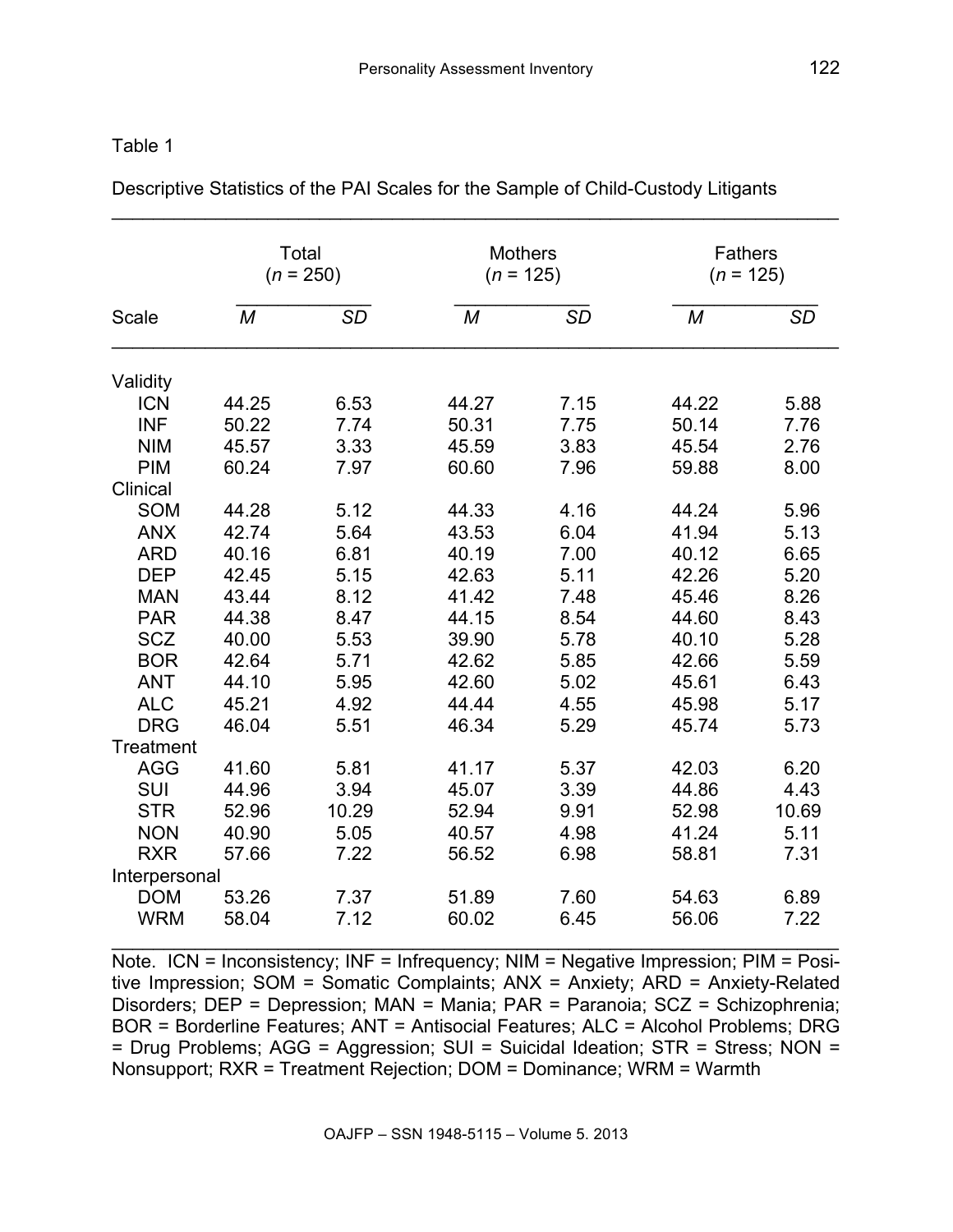There is good evidence for the reliability and validity of the PAI. For example, except for two validity scales (ICN and INF), the internal consistency and test-retest reliability are adequate to good, and there is considerable evidence of concurrent validity (Morey, 2007). Additional evidence of validity can be seen in clinical and offender samples (e.g., Edens, Hart, Johnson, Johnson, & Olver, 2000; Jacobo, Blais, Baity, & Harley, 2007).

One main objective of the current research was to provide relevant data for childcustody evaluators. There were specific predictions, also. First, it was expected that the results would show, compared to the standardization sample (Morey, 2007), a moderate elevation in PIM and general decreases in clinical-scale elevations, based on informal observation and MMPI-2 findings (e.g., Bagby et al., 1999; Bathurst et al., 1997). Second, informal observation led to a prediction that interpersonal scales, especially WRM, would show modest elevations.

Third, it was predicted that the PAI would manifest little to no difference between genders on scale elevations. Gender differences are extremely important because it is crucial to have fairness and avoid unwarranted bias, and child custody evaluations almost always involve comparisons between women and men. Prior research found that women more frequently obtained higher MCMI-III clinical Base-Rate scores than men on scales that measured histrionic, narcissistic, and obsessive-compulsive personality, despite the fact that there were essentially no gender differences in raw scores, and the Base-Rate score gender differences were entirely different from the results of epidemiological research on the prevalence of such disorders (Hynan, 2004). Therefore, it is crucial to look for possible gender differences in test scores as a first step in considering whether a measure has adequate gender fairness when used in custody evaluation.

### **Method**

# **Participants**

Archival data from the author's practice in suburban Chicago served as the database. All 250 participants were legal parents. That number was far above the requirement for a conventional power level of .80 (meaning an 80% probability of rejecting a false null hypothesis) given a statistical significance level of .05 and a goal of identifying at least a medium effect size (Cohen, 1992). Parental demographic data were based on information completed on the PAI answer sheet. Mothers averaged 37 years of age (*SD* = 6.09) and fathers 40 (*SD* = 7.51). Mothers and fathers both had an average of 15 years of education (*SD* = 2.57). There was a mean of 1.72 children per family (*SD* = .75). The vast majority of participants were Caucasian.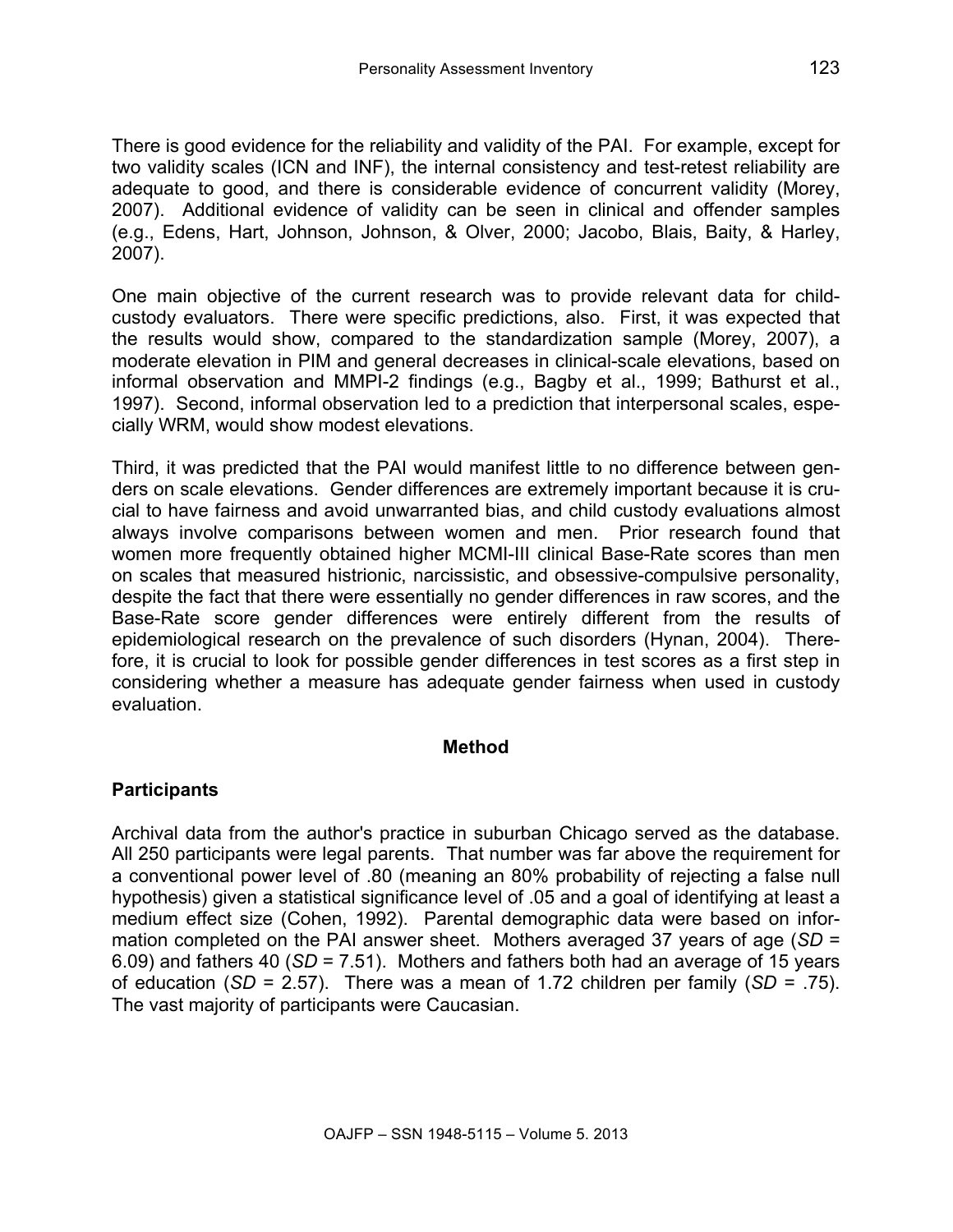# **Materials and Procedures**

All tests were completed as a part of evaluations ordered by court. Twenty-seven tests were completed in accordance with a local court rule for a condensed evaluation, and the rest were completed according to standard orders without any such limitation. All tests from 1998 through 2009 were used in this analysis. Almost all tests had no unanswered items, and none had more than 17 unanswered, the maximum allowed for interpretation (Morey, 2007). The author administered all tests in booklet form in the office setting. All were computer scored by Psychological Assessment Resources.

# **Results**

Descriptive statistics (T-scores) are displayed in Table 1. Consistent with predictions, PIM was moderately elevated and clinical-scale mean elevations were lower than the PAI standardization sample. Treatment-consideration-scale elevations were also lower, except for STR and RXR. Although it was not included in the research hypotheses, it is noteworthy that RXR was moderately correlated with PIM (*r* = .54, *p* < .001); WRM was mildly elevated and correlated with PIM (*r* = .29, p. < .001)

To test for gender differences, a multivariate analysis of variance was conducted with gender as the between-subjects factor and the 22 primary scales as the multiple dependent measures. Results showed a significant interaction effect of gender by scale, multivariate *F* (21, 228) = 4.91, *p* <.001.

Gender differences were examined by means of an ANOVA carried out for each of the scales. See Table 1 for means and standard deviations. Women had higher scores on ANX (*F* (1, 248) = 5.00, *p* = .026 and WRM (*F* (1, 248) = 21.00, *p* < .001. Men had higher scores on MAN (*F* (1, 248) = 16.51, *p* < .001; ANT (*F* (1, 248) = 17.00, *p* < .001; ALC (*F* (1, 248) = 6.29, *p* = .013; RXR (*F* (1, 248) = 6.41, *p* = .012; and DOM (*F* (1, 248) = 8.94, *p* = .003. There were no statistically significant differences on other scales. It should be noted that the PAI does not have gender differences in how raw scores are translated into T-scores.

For most of the scales that showed statistically significant gender differences, the mean differences were small and within the standard error of measurement of 4 T-score units; mean differences within the standard error of measurement are unlikely to be clinically significant (Morey, 2007). Among the clinical scales, the mean gender difference for MAN was 4.02, with fathers showing the higher score. Women had a mean score on WRM, an interpersonal scale, which was 3.96 higher than men and a difference almost identical to the standard error of measurement.

Another method of considering clinical significance is the effect size of statistically significant differences. On clinical scales, the higher scores for fathers on MAN and ANT showed medium effect sizes (Cohen's (1992) *d*s = 0.51 and 0.52, respectively), whereas the higher score on ALC had a small effect size ( $d = 0.32$ ). The higher score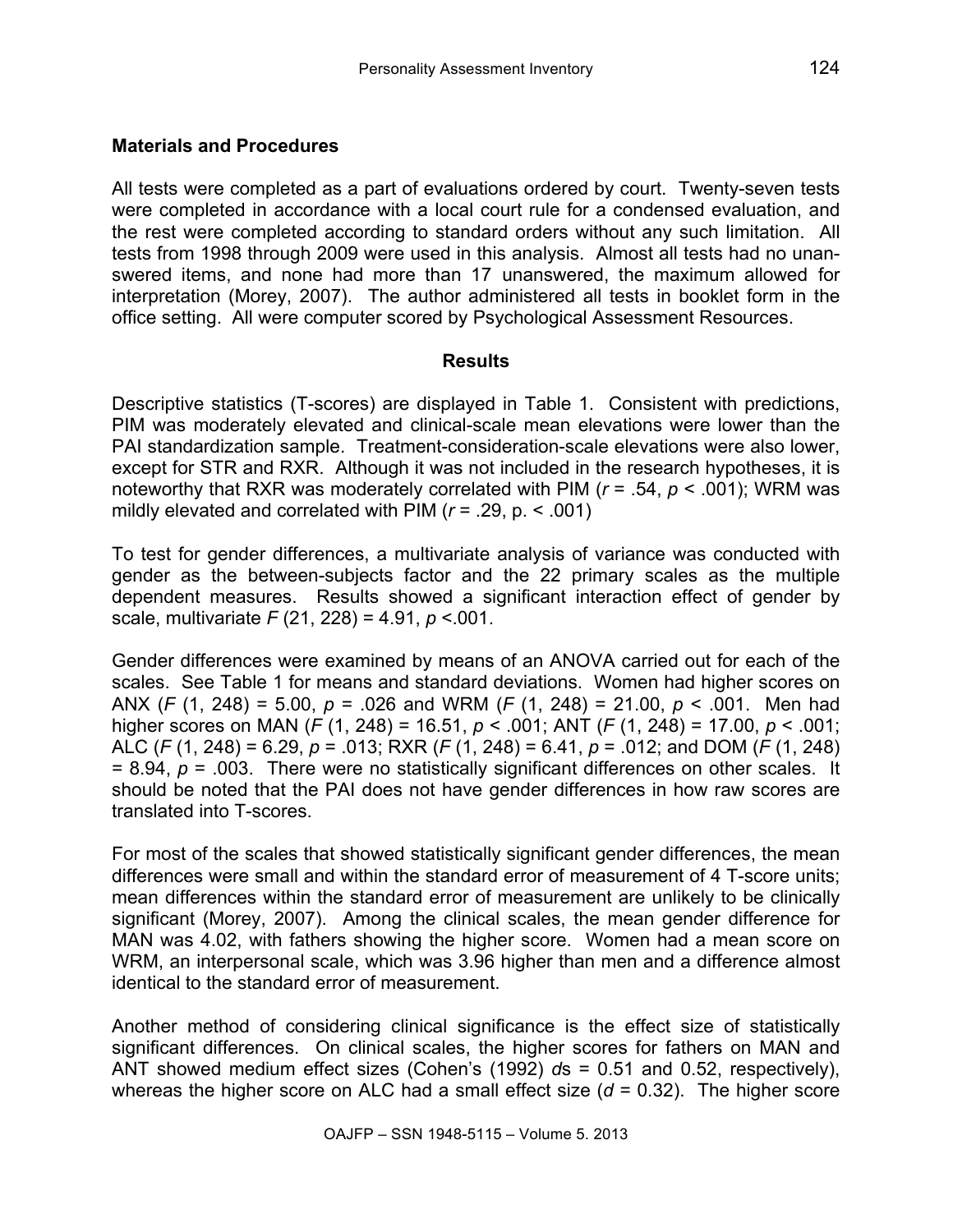for women on ANX had a small effect size (*d* = 0.28). On interpersonal scales, the higher score for mothers on WRM was at a medium effect size (*d* = 0.58), and the higher score for men on DOM was at a small effect size (*d* = 0.38). Although the treatment consideration scales are seldom very relevant within the context of custody evaluation, it should be noted that the RXR higher score for males manifested a small effect size (*d* = 0.32).

### **Discussion**

These test results provide the first PAI comparison scores for use by custody evaluators, and a potential starting point for future research using this measure within the child-custody evaluation context. Consistent with predictions, there was a moderate elevation in PIM, equivalent to approximately one standard deviation. Also consistent with predictions, all clinical scales had mean elevations lower than the standardization sample. The mean clinical scale elevations were approximately one-half to one standard deviation lower than the PAI standardization sample. The prediction that there would be a modest elevation in the mean interpersonal scale elevation was largely accurate, although the mean elevation for WRM was almost one standard deviation above the mean for the standardization sample.

There was partial support for the third prediction regarding gender differences. Most scales showed no statistically significant gender differences. Of those that manifested significant gender differences, most showed small effect sizes and therefore are unlikely to make a substantive difference in custody evaluation practice. However, contrary to predictions, the clinical scales MAN and ANT and the interpersonal scale WRM manifested gender differences that had medium effect sizes.

It is useful to compare the current findings regarding the PIM defensiveness scale with empirical findings from the MMPI-2 defensiveness scales *L* and *K* when used with custody evaluation parents. Because both the PAI and the MMPI-2 use T-scores, the elevations can be directly compared. The three MMPI-2 custody evaluation studies that had the largest samples (Bagby et al., 1999; Bathurst et al., 1997; Strong et al., 1999) reported *L* and *K* scores between 57 and 61. These scores are very similar to the current PIM mean of 60, especially considering that the standard deviations for all these defensiveness scale scores are approximately in the range of 8 to 11. Overall, it is not possible to know to what extent the defensiveness found here and in past research represents relatively healthy individuals completing tests in a defensive manner, and/or to what extent the defensiveness may serve to cover up significant psychopathology in a number of the participants.

It is likely that the general moderate defensiveness found in the current PAI sample contributed to the generally lowered mean scores on all clinical scales. It is important to note that the PAI does not adjust clinical scale scores in a manner similar to the MMPI-2 scale *K* correction. The larger MMPI-2 studies that used the *K* correction (Bagby et al., 1999; Bathurst et al., 1997) generally found mean scores on the main clinical scales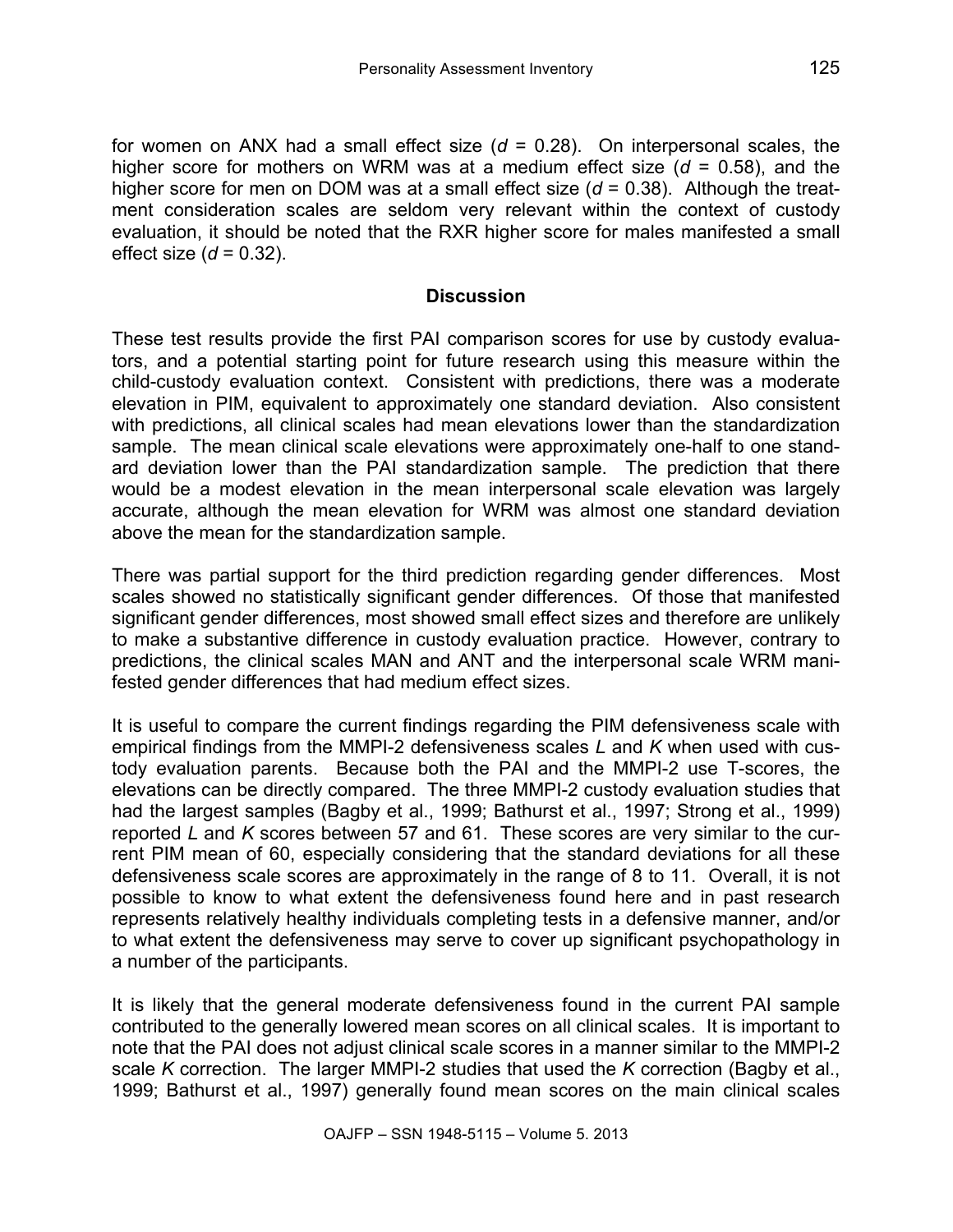that were closer to the standardization sample mean, and a number of those scores were at or above the mean. Although a reasonable hypothesis would be that the *K* correction was the reason that the MMPI-2 studies did not show the same extent of decrease in clinical scale scores as the current PAI results, an examination of the data suggests that is not the case. That is, some of the relatively elevated MMPI-2 scales in the Bagby and Bathurst samples, such as Pa, are not *K* corrected, and some that showed below-average scores, such as Sc, are *K* corrected. It is difficult to know the reasons for the somewhat different patterns of results between the current research and those past MMPI-2 studies, because there are many differences between the PAI and MMPI-2. A possible factor is that these differences are due in part to the different samples, and it is noteworthy that there are a number of specific, if modest, differences in the patterns of results between the Bagby and Bathurst findings.

The fact that WRM showed an elevation of just under one standard deviation, and had a modest positive correlation with PIM, may have particular relevance for evaluators. The PAI manual (Morey, 2007) states that the scale measures interpersonal features such as empathy, patience, affection, and sociability. All are likely to be seen as positive features in a parent. Therefore, evaluators need to exercise caution in making interpretations about elevated WRM scores, especially given that at least some aspect of a significant elevation may be associated with the parent presenting him/herself in a positive light. The mean score for DOM is only a very small amount higher than the standardization sample and therefore is likely not of practical importance. Elevated scores on RXR are likely associated with defensive responding in many cases.

Gender differences on clinical scales found here reflect prevalence differences found for relevant clinical conditions, except for MAN. More specifically, the fact that there was a significantly higher score for women than men on ANX is representative of the fact that women generally manifest a higher prevalence of anxiety disorders than do men. On ANT and ALC, there was a significantly higher score for men than women. These mean score differences reflect the fact men generally show higher prevalence rates of antisocial personality and alcohol misuse than do women (Eaton et al., 2012; World Health Organization, 2007).

On MAN, there was a significantly higher mean score for fathers than mothers, with a medium effect size. However, epidemiological research has not found a difference between genders in the prevalence of bipolar disorders (Ferrari, Baxter, & Whiteford, 2011; World Health Organization, 2007). Therefore, there is evidence that this scale may be unfairly weighted against fathers within the context of a child-custody evaluation.

However, it is important to note the relatively low mean scores on this scale for both women and men in the current sample. When both the mean and standard deviation for fathers on MAN are considered, a male who scores even two standard deviations above average would have a score of approximately 62, which is a modest elevation when compared to the standardization sample. The PAI manual states, within that range, a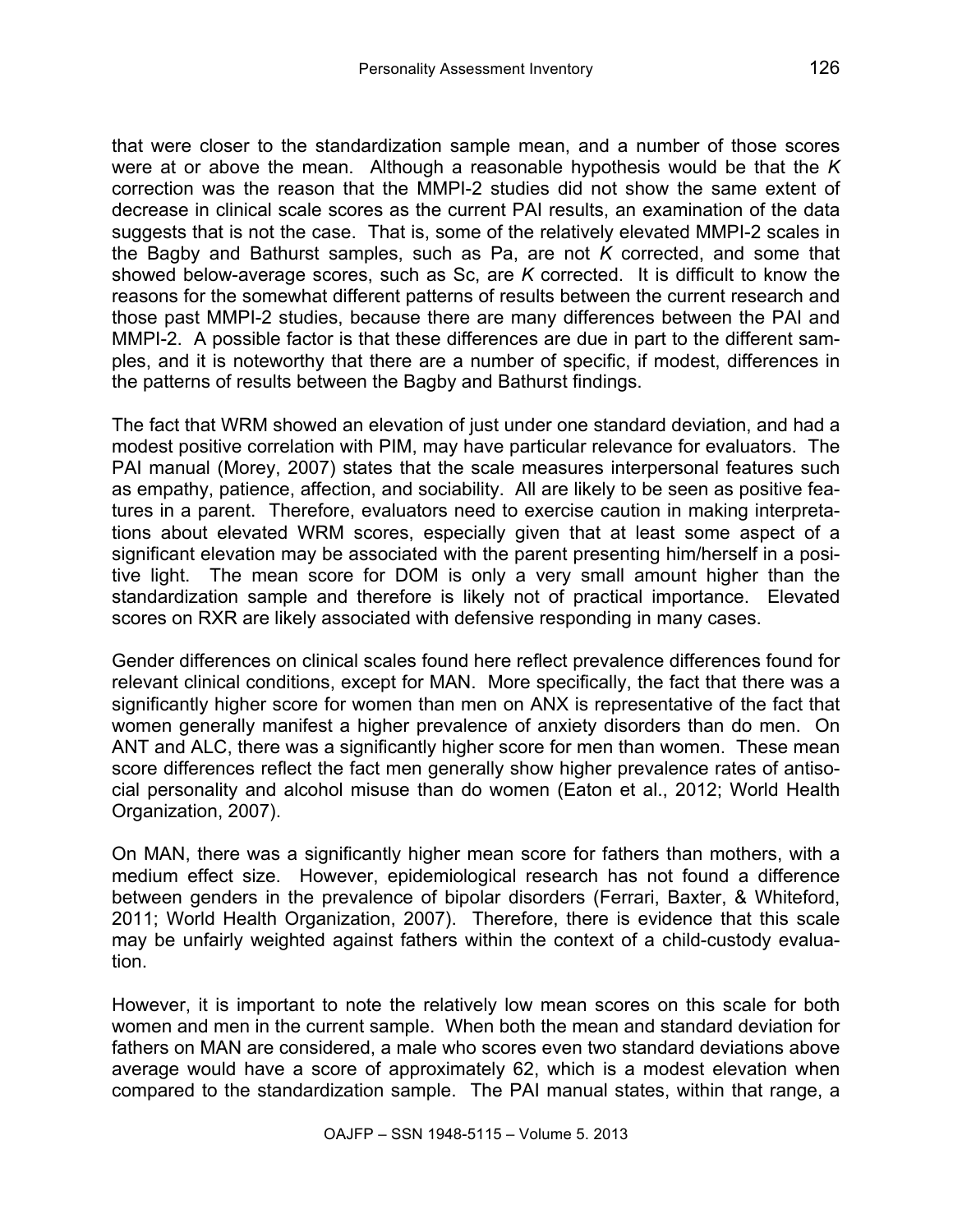respondent may show positive features such as being active and self-confident, though might also "be rather impatient and hostile, with a quick temper" (Morey, 2007, p. 38). The manual describes two higher MAN score ranges, starting at T-scores of 65 and 75, which represent more severe levels of dysfunction.

Also, it is important to note the very considerable differences between the empirically unsupported disadvantage for males on MAN and the same type of disadvantage for women on three different personality disorder scales of the MCMI-III. On that latter measure, a considerable proportion of women were found to have scores representative of personality disorders or maladaptive personality traits (Hynan, 2004), whereas on the PAI, only an extremely small proportion of males appear likely to have significant elevations on MAN.

When such an elevation is found, it would be very important to look for other evidence in the evaluation to either support or contradict the likely presence of manic-type behaviors. Of course, such an examination of the overall record for confirmatory or disconfirmatory evidence needs to be a routine evaluation practice regarding various types of data collection.

The PAI standardization sample (Morey, 2007) also shows some gender differences. For MAN, males have a higher mean score than do females, but the mean difference and effect size are smaller than in the current custody evaluation sample. For ANT and ALC, males also have higher mean scores than do females, but the differences and effect sizes are larger than in the current sample. Although women have a higher mean score on ANX than do men in the standardization sample, the difference is negligible. Regarding the interpersonal scales, in the standardization sample women had higher mean scores on WRM, though at a smaller effect size than the current sample. On DOM, the standardization sample results are similar to the current sample in that men have a higher mean score, and the effect size is almost identical. There is essentially no difference between genders in the standardization sample on RXR. These effect size estimates are based on Cohen's *d* (Cohen, 1992) and were carried out by the author using data provided in the PAI manual (Morey, 2007, pp. 92-93). For evaluators, the main practical relevance of these comparisons with the standardization sample is the larger gender difference on MAN in the current sample.

In addition, it is important to note that, in the current sample, there are a number of scales that do not show gender differences, but research indicates that there are different gender prevalence rates. As can be seen in Table 1, there are essentially no gender differences for mean scores on SCZ and DRG, but research indicates there are higher frequencies for men of schizophrenic and drug use disorders. Although there are no gender differences for mean scores on ARD, DEP, and PAR, research reports higher frequencies for women of depressive disorders, paranoid personality disorder, and the types of anxiety disorders represented by ARD (Eaton et al., 2012; Grant et al., 2004; Longenecker et al., 2010; World Health Organization, 2007). However, the discrepancies between the lack of gender differences in mean scores in this sample and the gen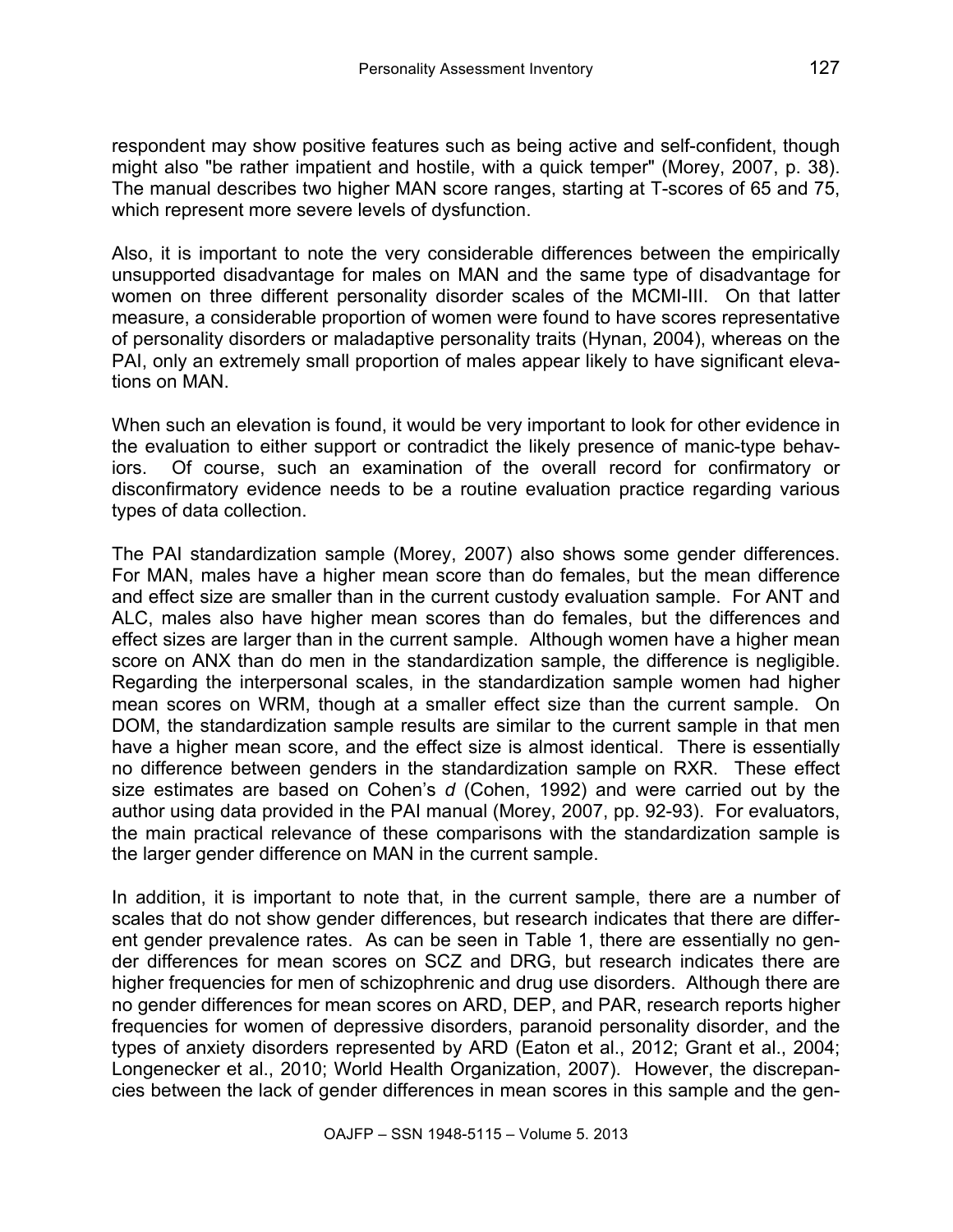der differences found in prevalence research are likely to be relevant for custody evaluation practice in only a very small proportion of cases, because very few parents will have significantly elevated scores on these scales.

The primary limitation of the current study is that the data were all drawn from one practice, obviously in a circumscribed geographical area. It is a limitation that there were very few non-Caucasian participants. However, it is noteworthy that such features have been present in relevant past research, also. The largest published custody evaluation psychological test sample (Bathurst et al., 1997) was also drawn from one practice. Also, there are indications that a number of demographic characteristics of the current sample are similar to prior custody evaluation MMPI-2 research. For example, the age range and level of education of parents, as well as mean number of children in this PAI sample are similar to data of prior studies, to the extent that such demographic information was available (Bagby et al., 1999; Bathurst et al., 1997; Ezzo et al., 2007; Strong et al, 1999). Such demographic similarities suggest that the current sample is not a highly unusual one, and gives reason for optimism that the results have generalizability to other geographical areas and practices. In addition, leaders in psychology have long recognized the value of collecting local norms in practice settings (Stricker & Trierweiler, 1995).

Despite the limitations of the current study, custody evaluators are likely to benefit from having a substantial reference sample for this test. In considering the balance between the usefulness and limitations of such research, it is important to note that the custody evaluation field attracts very limited attention from academic researchers, who are the individuals most likely to have the ability to collect data from multiple, disparate locations that potentially would serve as the source for more comprehensive norms. I believe that, in order to advance the custody evaluation field, scientifically minded practitioners need to take the initiative to inject a stronger empirical foundation into routine practices. It is hoped that the current study will encourage others to work toward strengthening the scientific foundations of the custody evaluation field.

Of course, the empirical data presented here need to be interpreted in a thoughtful and balanced way in order to be useful. The PAI manual (Morey, 2007) presents normative data both for a census-matched standardization sample and a clinical sample. Because there is no evidence that custody-evaluation parents generally manifest clinical problems, interpretation of test scores should primarily rely on the census-matched standardization sample. As noted above, it is important to consider the recommended interpretations based on T-score ranges described in the manual.

A major step forward in the interpretation of psychological tests of custody evaluation parents would occur if there were other sources of accurate data available about their behavioral functioning to allow external validation specific to the child custody context (Bagby et al., 1999). It is a particularly daunting challenge, however, because the defensiveness often present in test responses would also lead a significant proportion of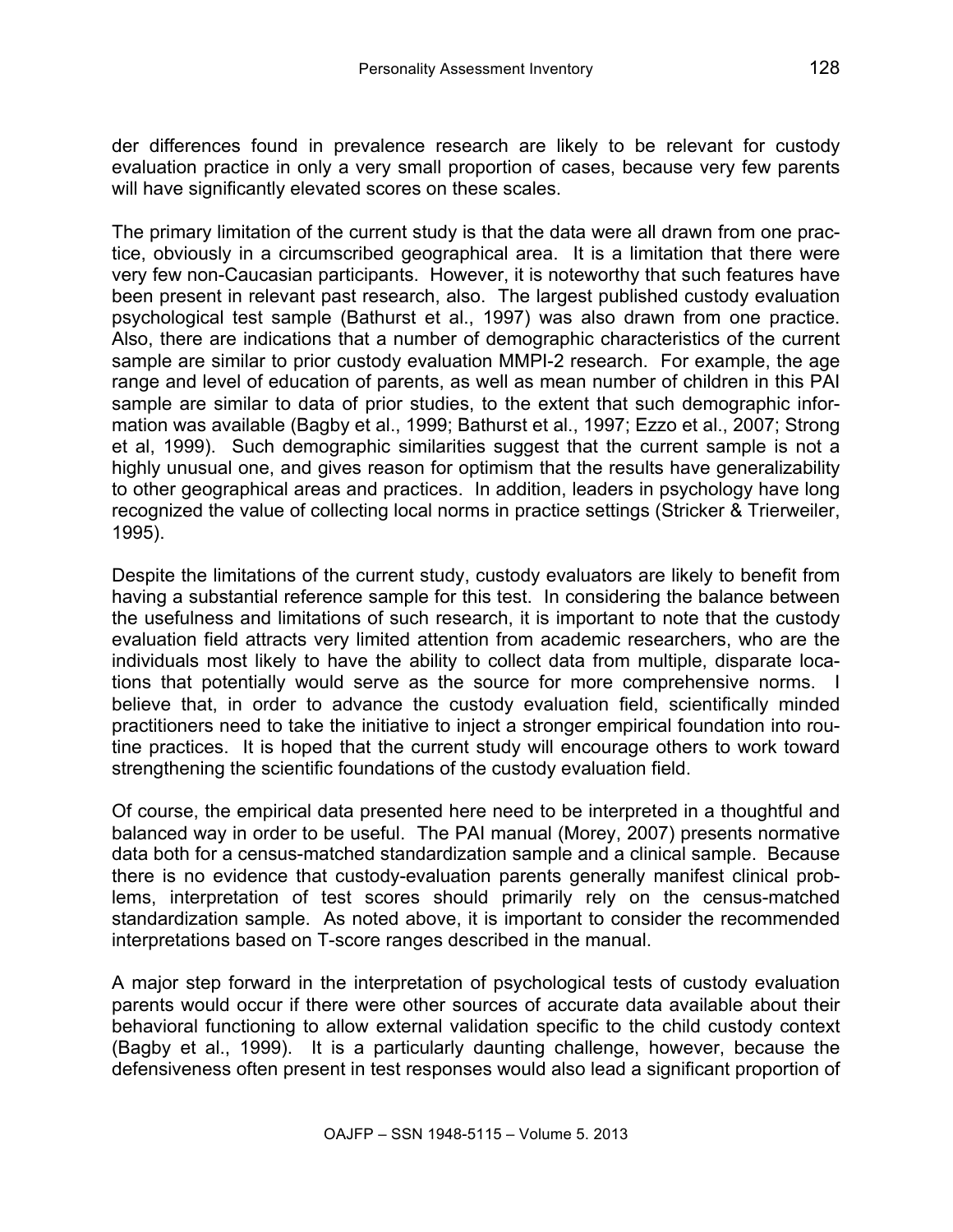participants, and perhaps even collateral sources of information, to be guarded about disclosing extratest data that potentially would serve as validation criterion measures.

As noted above, in custody evaluation practice it is necessary to collect multiple sources of data. When any psychological test results suggest that an individual might have a significant dysfunction, especially one that would have a likely impact on parenting, it is crucial to look for other sources of evaluative information that might converge with or diverge from that test indication. It is also crucial to stay cognizant that psychological problems do not prevent an individual from being a good parent, and perhaps the preferred one in an evaluation in which the totality of relevant factors are fully considered.

The current research is important because parental psychological dysfunction is a factor that can have a significant negative impact on children of divorce, and psychological testing with well-validated measures such as the PAI can inject crucial scientific objectivity into the identification of such potential behavioral health problems. This study is a first step with the PAI to strengthen the empirical basis of custody evaluations, which have been criticized for excessive reliance on unscientific methods and on evaluator personal values and biases (e.g., Emery, Otto, & O'Donohue, 2005; Erickson, Lilienfeld & Vitacco, 2007). It is hoped that the current study will help to stimulate further research on this and other psychological measures for use in custody evaluation. As more well-validated tests with custody evaluation comparison data become available, it may help to reduce reliance on measures with questionable reliability and validity.

In general, strengthening the empirical foundations of custody evaluation, combined with careful professional consideration of how to apply such general scientific knowledge to the particular facts and circumstances of each case, can help to advance the field to a higher ground. Perhaps even more importantly, such enhancements in the field would be of considerable benefit to the children and families of divorce.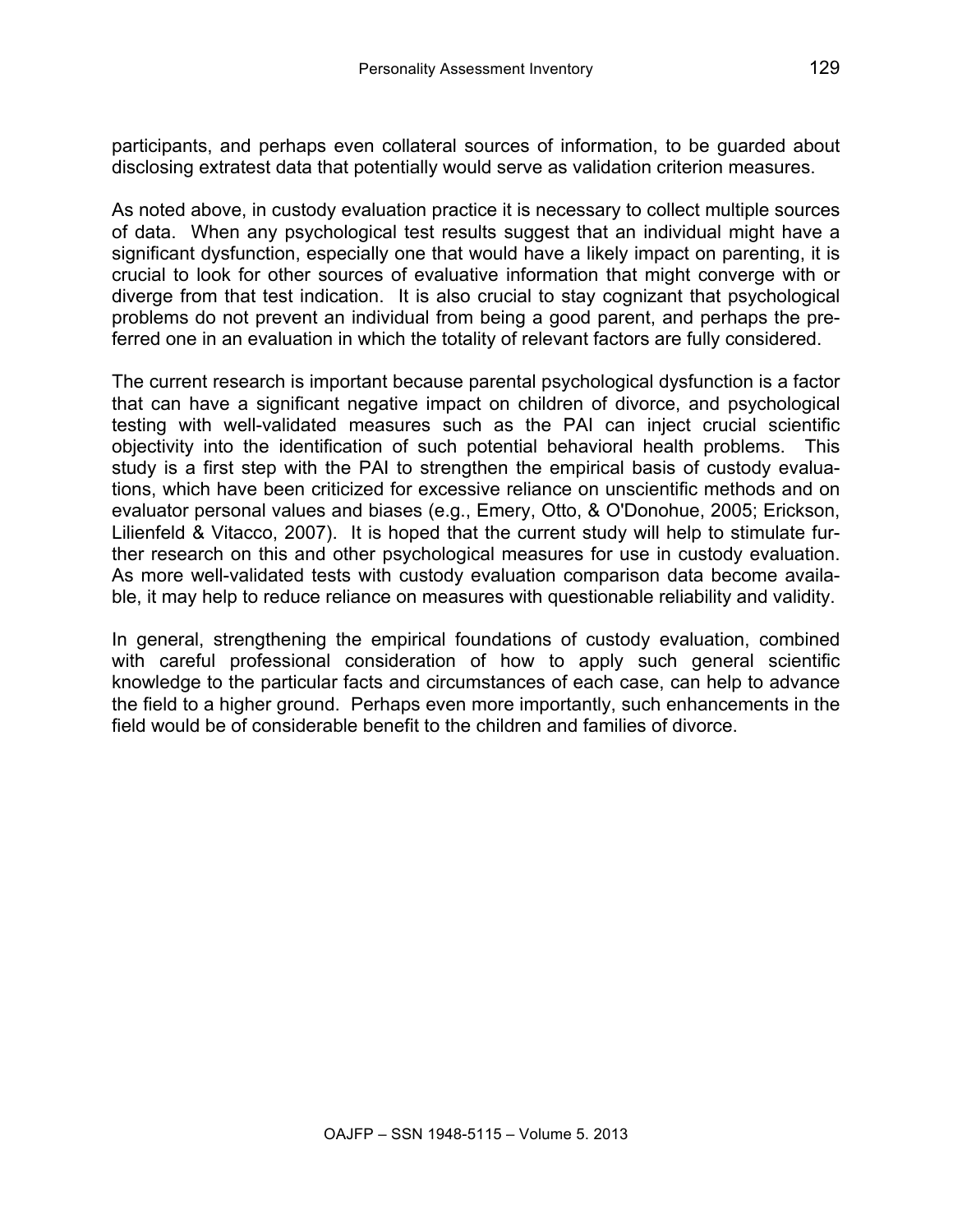### **References**

- Ackerman, M. J., & Pritzl, T. B. (2011). Child custody evaluation practices: A 20-year follow-up. *Family Court Review, 49*, 618–628. doi: 10.1111/j.1744- 1617.2011.01397.x
- Amato, P. R. (1993). Children's adjustment to divorce: Theories, hypotheses and empirical support. *Journal of Marriage and the Family, 55*, 23–28. doi: 10.2307/352954
- Amato, P. R. (2001). Children of divorce in the 1990s: An update of the Amato and Keith (1991) meta-analysis. *Journal of Family Psychology, 15*, 355-370. doi: 10.1037/0893
- Amato, P. R., & Keith, B. (1991a). Parental divorce and adult well-being: A metaanalysis. *Journal of Marriage and the Family, 53*, 43–58. doi: 10.2307/353132
- Amato, P. R., & Keith, B. (1991b). Parental divorce and the well-being of children: Ameta-analysis. *Psychological Bulletin, 110*, 26 –46. doi: 10.1037/0033- 2909.110.1.26
- American Educational Research Association, American Psychological Association, & National Council on Measurement in Education (1999). *Standards for educational and psychological testing.* Washington DC: American Educational Research Association
- American Psychological Association. (2002). Ethical principles of psychologists and code of conduct. *American Psychologist, 57*, 1060 –1073. doi: 10.1037/0003- 066X.57.12.1060
- American Psychological Association. (2010). Guidelines for child custody evaluations in family law proceedings. *American Psychologist, 65,* 863–867. doi:10.1037/a0021250
- American Psychological Association. (2013). Specialty guidelines for forensic psychology. *American Psychologist*, *68*, 7-19. doi: 10.1037/a0029889
- Bagby, R. M.,Nicholson, R. A., Buis, T., Radovanovic, H., & Fidler, B. J. (1999). Defensive responding on the MMPI-2 in family custody and access evaluations. *Psychological Assessment, 11*, 24–28. doi: 10.1037/1040-3590.11.1.24
- Bathurst, K., Gottfried, A. W., & Gottfried, A. D. (1997). Normative data for the MMPI-2 in child custody litigation. *Psychological Assessment, 9*, 205–211. doi: 10.1037/1040-3590.9.3.205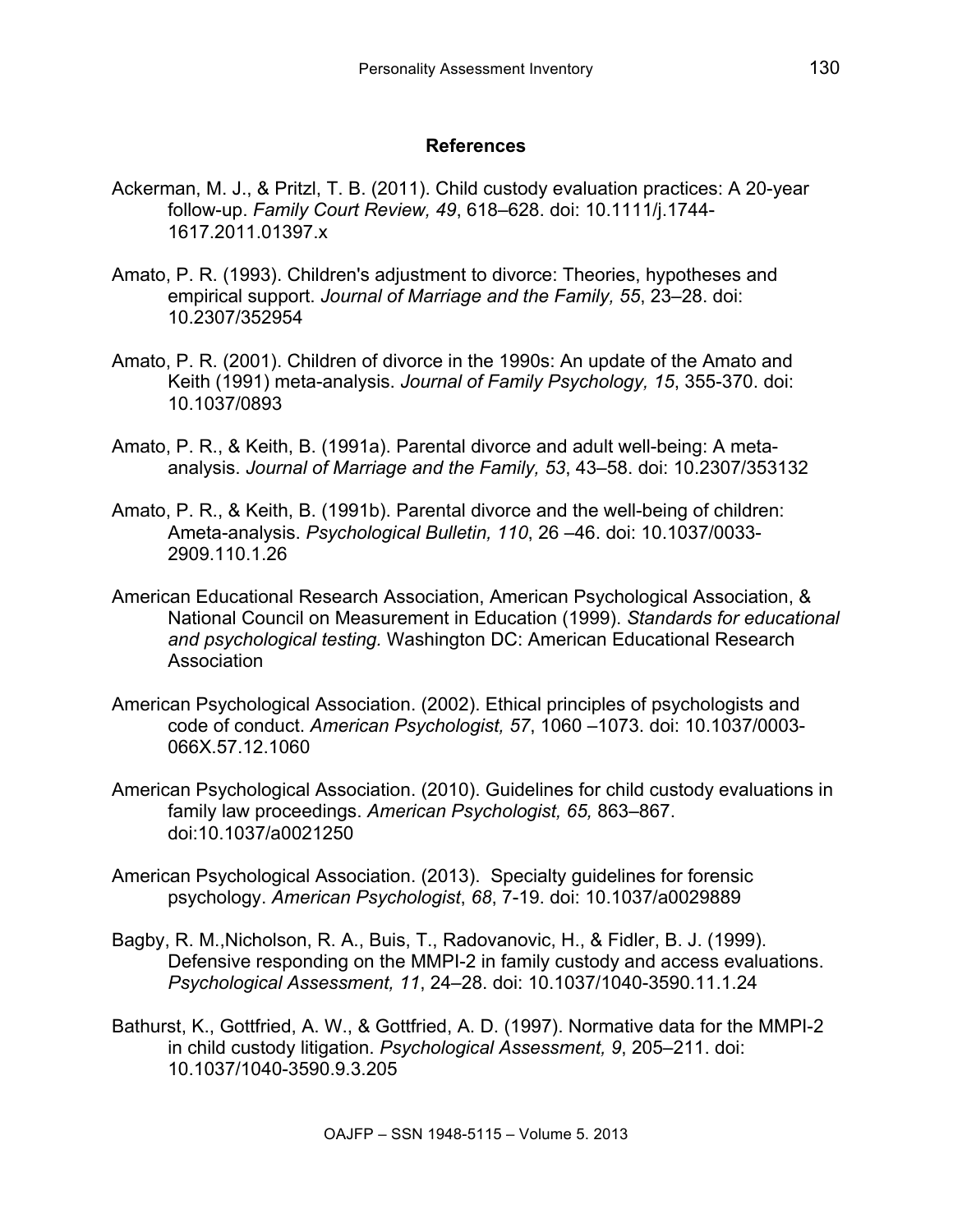- Cohen, J. (1992). A power primer. *Psychological Bulletin, 112*, 155–159. doi: 10.1037/0033-2909.112.1.155
- Eaton, N. R., Keyes, K. M., Krueger, R. F., Balsis S., Skodol, A. E., Markon, K. E., Grant, B. F., Hasin, D. S. (2012). An invariant dimensional liability model of gender differences in mental disorder prevalence: Evidence from a national sample. *Journal of Abnormal Psychology, 121*, 282 –288. doi: 10.1037/a0024780
- Edens, J. F., Hart, S. D., Johnson, D. W., Johnson J. K., & Olver, M. E. (2000). Use of the Personality Assessment Inventory to assess psychopathy in offender populations. *Psychological Assessment, 12*, 132 –139. doi: 10.1037/1040- 3590.12.2.132
- Elrod, L. D., & Dale, M. D. (2008–2009). Paradigm shifts and pendulum swings in child custody: The interests of children in the balance. *Family Law Quarterly, 42*, 381 – 418.
- Emery, R. E., Otto, R. K., & O'Donohue, W. T. (2005). A critical assessment of child custody evaluations: Limited science and a flawed system. *Psychological Science in the Public Interest, 6*, 1 –29. doi: 10.1111/j.1529-1006.2005.00020.x
- Erickson, S. K., Lilienfeld, S. O., & Vitacco, M. J. (2007). A critical examination of the suitability and limitations of psychological tests in Family Court. *Family Court Review, 45,* 157 –174. doi: 10.1111/j.1744-1617.2007.00136.x
- Ezzo, F. R., Pinsoneault, T. B., & Evans, T. B. (2007). A comparison of MMPI-2 profiles between child maltreatment cases and two types of custody cases. *Journal of Forensic Psychology Practice, 7*, 29 –42. doi: 10.1300/J158v07n02\_02
- Ferrari, A. J., Baxter, K. J., & Whiteford, H. A. (2011). A systematic review of the global distribution and availability of prevalence data for bipolar disorder. *Journal of Affective Disorders, 134(1 –3)*, 1 –13. doi: 10.1016/j.jad.2010.11.007
- Garb, H. N. (1998). *Studying the clinician: Judgment research and psychological assessment.* Washington DC: American Psychological Association. doi: 10.1037/10299-000
- Grant, B. F., Hasin, D. S., Stinson, S. S., Dawson, D. A., Chou, S. P., Ruan, W. J., & Pickering, R. P. (2004). Prevalence, correlates, and disability of personality disorders in the United States: Results from the national epidemiologic survey on alcohol and related conditions. *Journal of Clinical Psychiatry, 65*, 948 –958. doi: 10.4088/JCP.v65n0711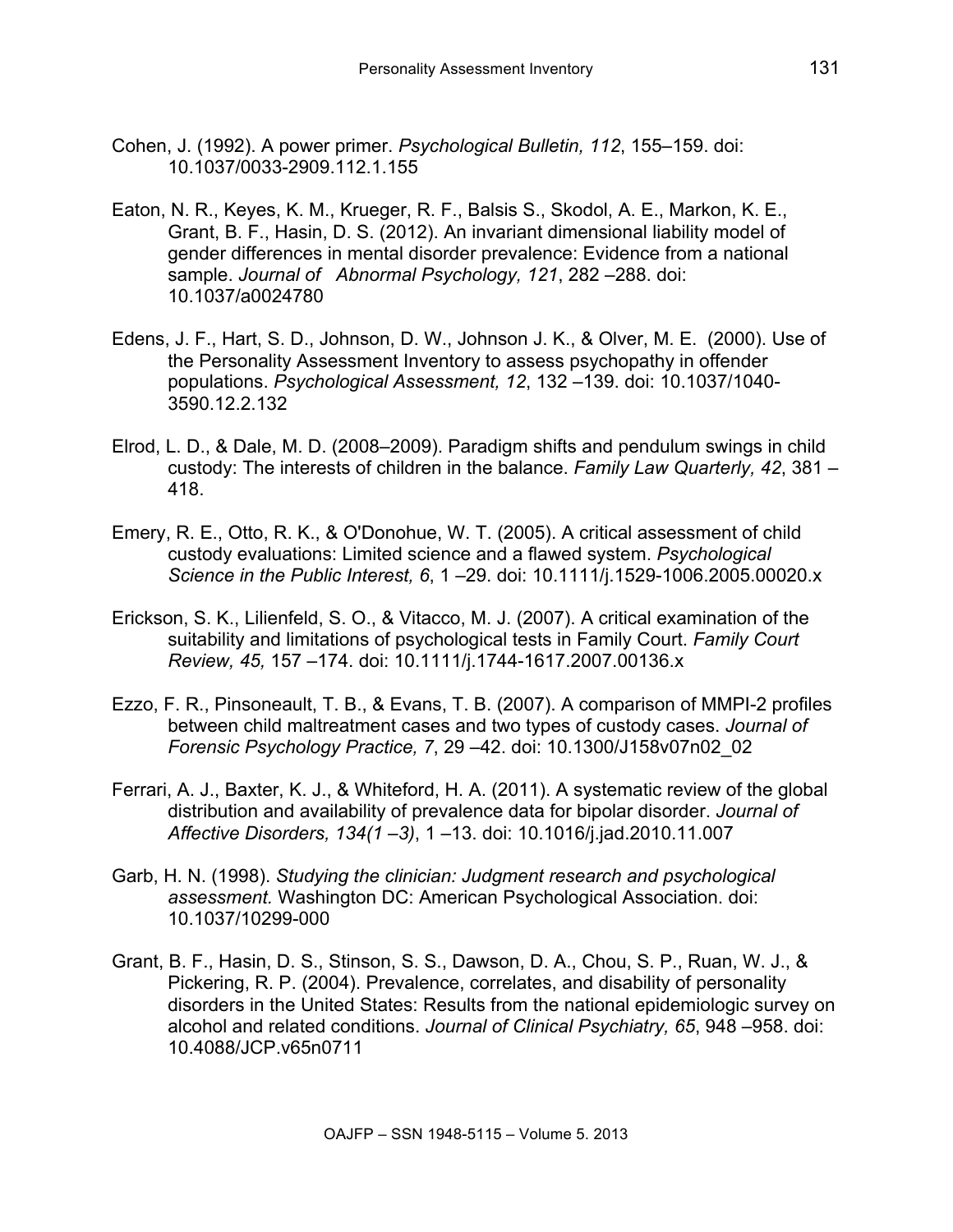- Hetherington, E. M., Bridges, M., & Insabella, G. M. (1998). What matters? What does not?: Five perspectives on the association between the marital transitions and children's adjustment. *American Psychologist, 53*, 167–184. doi: 10.1037/0003- 066X.53.2.167
- Hynan, D. J. (2004). Unsupported gender differences on some personality disorder scales of the Millon Clinical Multiaxial-III. *Professional Psychology: Research and Practice, 35*, 105-110. doi: 10.1037/0735-7028.35.1.105
- Jacobo, M. C., Blais, M. A., Baity, M. R., & Harley R. (2007). Concurrent validity of the Personality Assessment Inventory Borderline Scales in patients seeking dialectical behavior therapy. *Journal of Personality Assessment, 88*, 74 –80. doi: 10.1207/s15327752jpa8801\_10
- Langer, F. (2011). Using the NEO Personality Inventory in child custody evaluations: A practitioner's perspective. *Journal of Child Custody, 8*, 323-344.doi: 10.1080/15379418.2011.624440
- Lansford, J. E. (2009). Parental divorce and children's adjustment. *Perspectives on Psychological Science, 4*, 140–152. doi: 10.1111/j.1745-6924.2009.01114.x
- Longenecker, J., Genderson, J., Dickinson, D., Malley, J., Elvevag, B., Weinberger, D. R., & Gold, J. (2010). Where have all the women gone?: Participant gender in epidemiological and non-epidemiological research of schizophrenia. *Schizophrenia Research, 119*, 240–245. doi: 10.1016/j.schres.2010.03.023
- McCann, J. T., Flens, J. R., Campagna, V., Collman, P., Lazzaro, T., & Connor, E. (2001). The MCMI-III in child custody evaluations: A normative study. *Journal of Forensic Psychology Practice, 1*, 27–44. doi: 10.1300/J158v01n02\_02
- Morey, L. C. (2007). *Personality Assessment Inventory: Professional manual (2nd Ed.)*. Lutz, FL: Psychological Assessment Resources.
- National Conference of Commissioners on Uniform State Laws. (1979). *Uniform marriage and divorce act*. St. Paul, MN: West.
- Posthuma, A. B., & Harper, J. F. (1998). Comparison of MMPI-2 responses of child custody and personal injury litigants. *Professional Psychology: Research and Practice, 29*, 437–443. doi: 10.1037/0735-7028.29.5.437
- Rogers, R., Salekin, R. T., & Sewell, K. W. (1999). Validation of the Millon Clinical Multiaxial Inventory for Axis II disorders: Does it meet the Daubert standard? *Law and Human Behavior, 23*, 425–443. doi: 10.1023/A:1022360031491